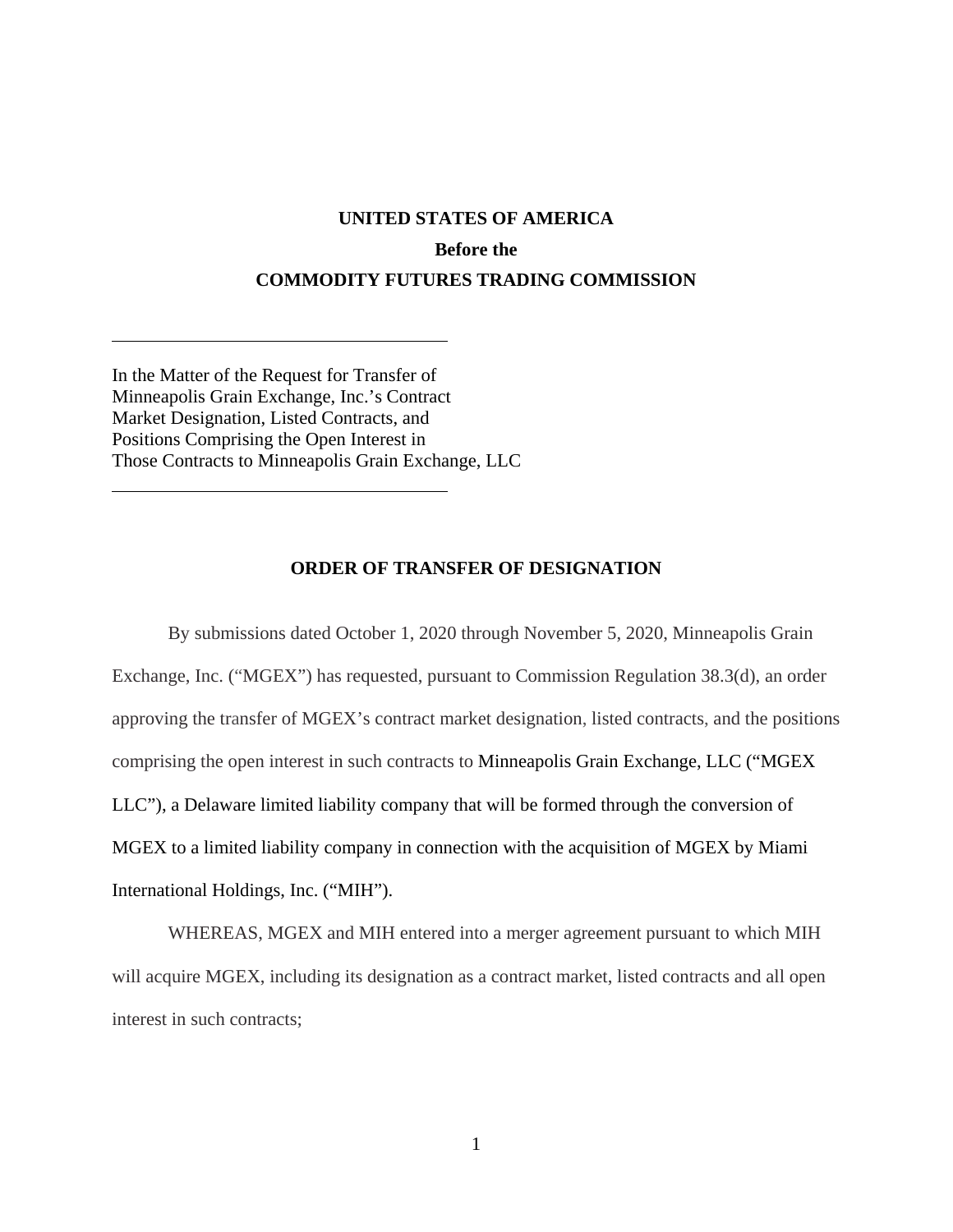WHEREAS, under the terms of the merger agreement, and in order to facilitate the acquisition, MGEX will execute a demutualization transaction at the time of the closing of the acquisition of MGEX that will result in the conversion of MGEX to a Delaware limited liability company, MGEX LLC;

WHEREAS, the acquisition, including the demutualization of MGEX, is conditioned on any required regulatory approval, including the Commission's approval of the transfer of MGEX's designation;

WHEREAS, MGEX LLC will not exist until after the conversion of MGEX to MGEX LLC and, therefore, is unable to make the representations required of a designation transferee under Commission Regulation 38.3(d)(3)(vii) through (ix) until after the closing of the acquisition;

WHEREAS, MIH, the ultimate parent company of MGEX LLC following the acquisition, has made the representations required under Commission Regulation 38.3(d)(3)(vii) through (ix) regarding MGEX LLC, and has further represented that MGEX LLC will submit to the Commission said representations on its own behalf as soon as practicable after the closing of the acquisition;

WHEREAS, in accordance with Commission Regulation 38.3(d)(3), MGEX provided a narrative description of the corporate change and the governing documents of the transferee, and represented that the corporate change would have no impact on the functional operations of the designated contract market or on the rights and obligations of market participants holding open interest positions;

2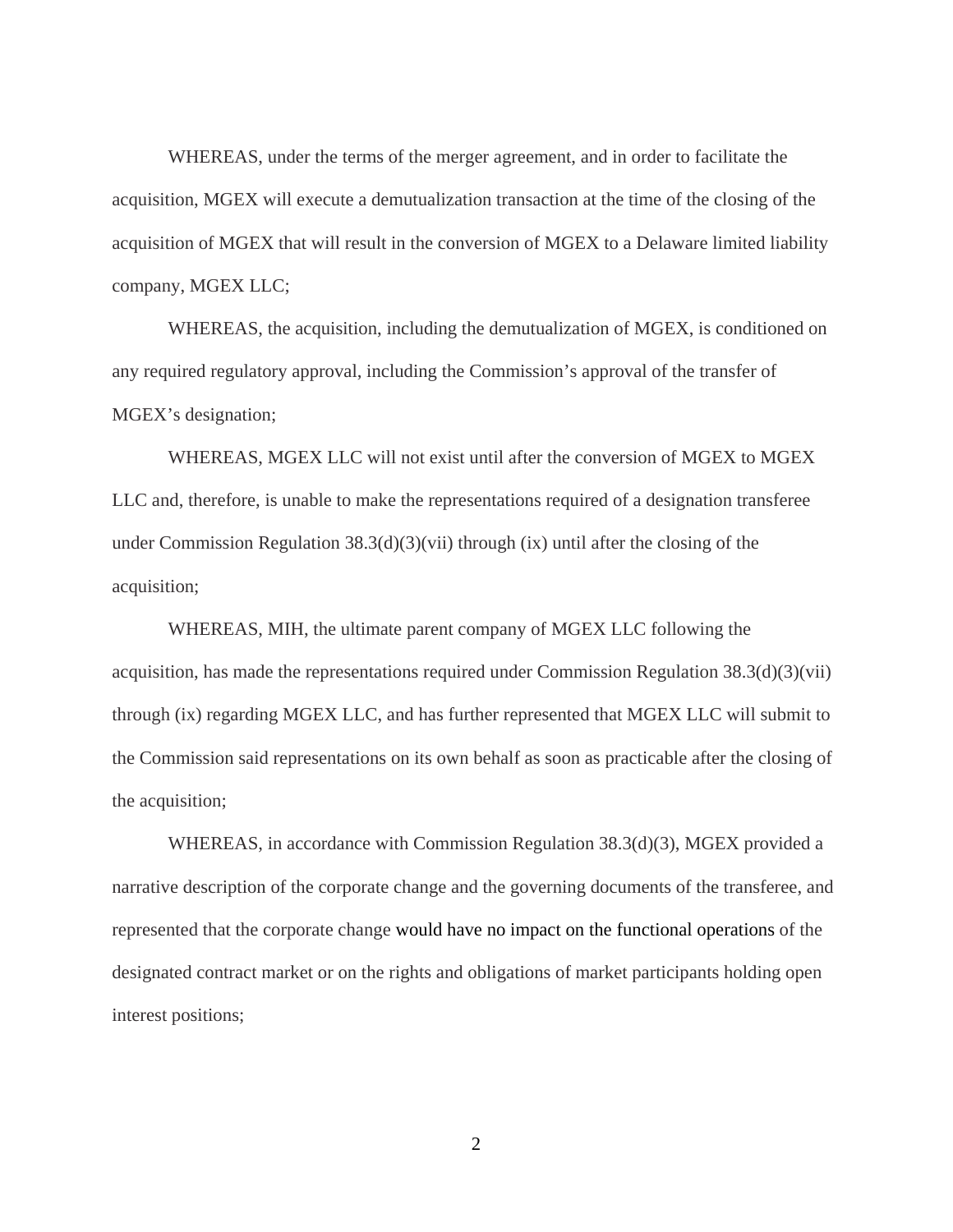WHEREAS, MGEX and MIH have demonstrated that MGEX LLC, upon the acquisition of MGEX by MIH, will be able to comply with the Act, including the core principles applicable to designated contract markets, and the Commission's regulations thereunder; and

Having reviewed the complete factual record in this matter, including MGEX's request for transfer of its designation, the accompanying representations of MGEX and MIH, and related documents, the Commission FINDS that, subject to the conditions set forth below, MGEX and MIH have demonstrated the ability of MGEX LLC to continue to operate the designated contract market in compliance with the Commodity Exchange Act ("Act"), including the core principles and the Commission's regulations thereunder applicable to designated contract markets.

Therefore, IT IS HEREBY ORDERED, that the request of MGEX to transfer its contract market designation, listed contracts, and positions comprising all associated open interest to MGEX LLC has been granted, subject to the following condition:

As soon as practicable following the closing of the acquisition of MGEX by MIH, MGEX LLC shall make and submit to the Commission the representations required of a designation transferee under Commission Regulation 38.3(d)(3)(vii) through (ix).

IT IS FURTHER ORDERED that this approval shall be subject to MGEX LLC's compliance with:

- 1) All sections of the Act, including the core principles applicable to designated contract markets under Section 5 of the Act, and regulations thereunder applicable to MGEX LLC as a designated contract market;
- 2) All representations and submissions made by MGEX and MIH in connection with the request for transfer, as shown in the complete factual record of this matter; and

3